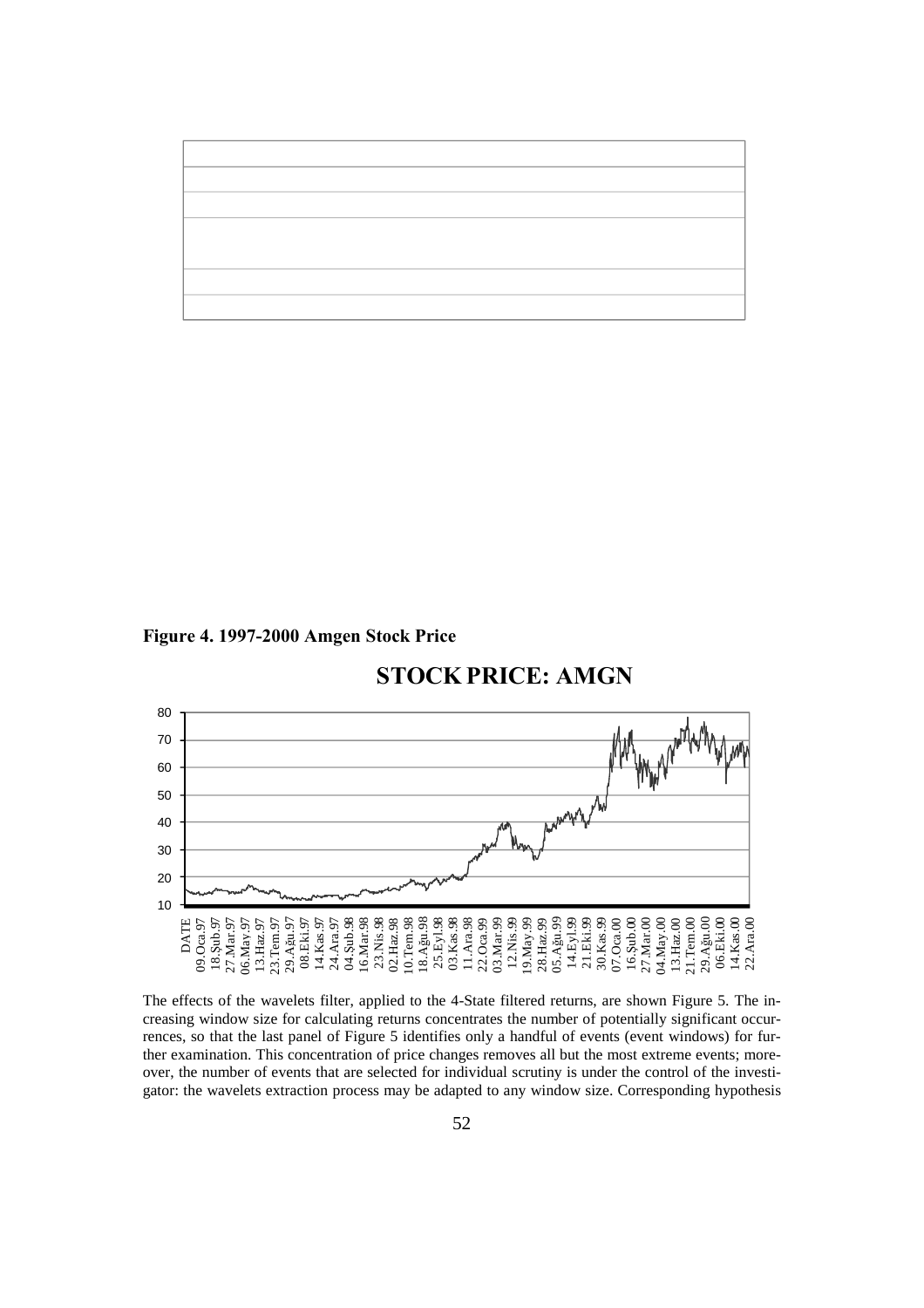tests following the model for cumulative abnormal returns in Campbell, Lo and MacKinlay (1997) may be constructed based on the size of the wavelets window chosen. **Journal of Global Strategic Management | V. 7 | N. 1 | 2013-June | isma.info | 46-63 | DOI: 10.20460/JGSM.2013715675**



**Figure 5. Wavelets Filter Applied to Amgen Returns** 

The last panel in Figure 5 shows the events that correspond to the spikes in twice-filtered returns. These descriptions of events were culled from the financial press after the significant event periods were determined from the filtering process.

The charts in the Appendix show the original returns after filtering by the 4-State Model, and the first three down-sampling operations, corresponding to windows of two, four, and eight days. There are nine additional companies that are analyzed by the dual filter process. We have not varied the start dates to search for more dominant windows, although this could readily be done. For each of the nine companies, the appendix charts show the effects of concentrating the returns information by successive down samples into lower frequency movements, which substantially improve the definition of short term trends. The removal of market-related effects at the outset, by applying the 4-State filter, increases the focus of the results on company-specific movements.

While the conventional wavelet down sampling pattern proceeds by powers of two, and thus omits windows of intermediate sizes, the decomposition may be modified to look at windows of all sizes, e.g., 2,3,4,5,6,7,8… trading days rather than 2,4,8… This modification increases the scope of the wavelets transform and thus its data analysis potential.

## **CONCLUSION**

The demonstrations here show that the inverted event study approach, based on financial and wavelets filters, has potential as a data analysis tool for identifying significant financial events. Moreover, it represents an ideal fusion of finance and signal processing techniques that carries analysis well beyond the present scopes of either science. Finally, the approach has potential as a tool for identifying investment opportunities in small domestic and foreign companies that are publicly traded.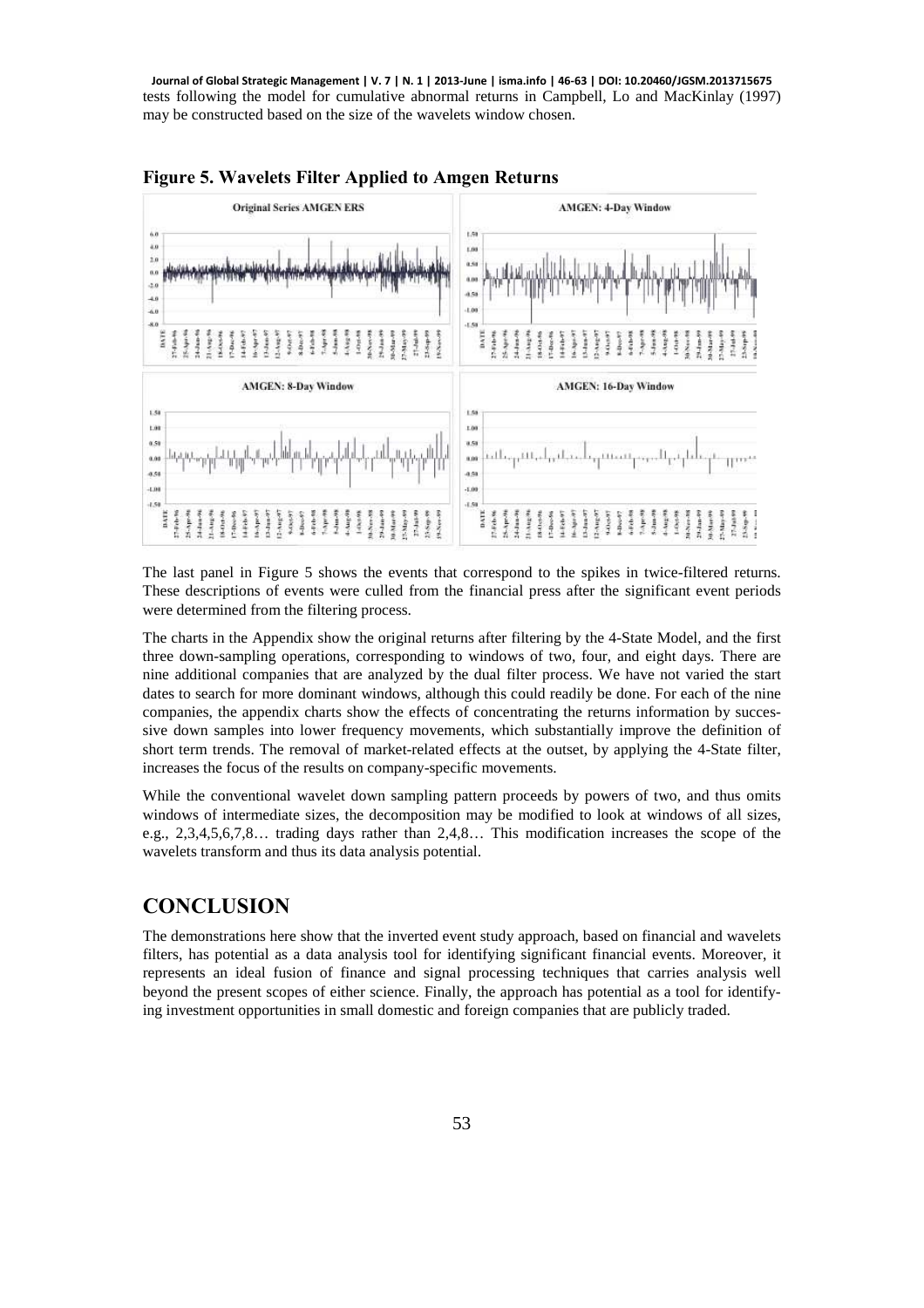

| 8<br>8<br>8<br>8<br>6.0000<br>0.0000000 | -0.04<br>8880<br>$-0.06$<br>$\begin{array}{c} 0.000 \\ 0.000 \\ 0.000 \end{array}$<br>0.12<br>DATE                           |                                     | $-0.15$<br>DATE | $-0.10$<br>-0.05<br>0.00<br>90.0<br>0.10                                                                                                                                                                                                                                                                                                                                                                                                                            | 0.15                   | ò.<br>$\vec{a}$<br>DATE | $880$<br>$680$<br>$\begin{array}{c} 0.000 \\ 0.000 \\ -0.00 \\ \end{array}$<br>0.9<br>0.8<br>8<br>8 |        |
|-----------------------------------------|------------------------------------------------------------------------------------------------------------------------------|-------------------------------------|-----------------|---------------------------------------------------------------------------------------------------------------------------------------------------------------------------------------------------------------------------------------------------------------------------------------------------------------------------------------------------------------------------------------------------------------------------------------------------------------------|------------------------|-------------------------|-----------------------------------------------------------------------------------------------------|--------|
|                                         | դի անհրանի համար անցանց համար անձնառանց համար անցանց համար անցանց համար անցանց համար անցանց համար համար համար հ<br>27-Feb-96 |                                     | 27-Feb-96       | ╎┈╜╝╌┈┩┑┙┪┈┙┰╌┪╌┪╌┑┙┈┙┪┺╌┙╌┙┥┙┪┥┧┥╌┥┪┙┧┧┙┪┪┙┪┪╌┙┪┙┧┧┧┥┙┙╌┙┥┙┧                                                                                                                                                                                                                                                                                                                                                                                                       |                        | 27-Feb-96               |                                                                                                     |        |
|                                         | 25-Apr-96                                                                                                                    |                                     | 25-Apr-96       |                                                                                                                                                                                                                                                                                                                                                                                                                                                                     |                        | 25-Apr-96               |                                                                                                     |        |
|                                         | 24-Jun-96                                                                                                                    |                                     | 24-Jun-96       |                                                                                                                                                                                                                                                                                                                                                                                                                                                                     |                        | 24-Jun-96               |                                                                                                     |        |
|                                         | 21-Aug-96                                                                                                                    |                                     | 21-Aug-96       |                                                                                                                                                                                                                                                                                                                                                                                                                                                                     |                        | 21-Aug-96               |                                                                                                     |        |
| ┯╅┖╍┾┧┼┧┲╍╀╍                            | 18-Oct-96                                                                                                                    |                                     | 18-Oct-96       |                                                                                                                                                                                                                                                                                                                                                                                                                                                                     |                        | 18-Oct-96               |                                                                                                     |        |
|                                         | 17-Dec-96                                                                                                                    |                                     | 17-Dec-96       |                                                                                                                                                                                                                                                                                                                                                                                                                                                                     |                        | 17-Dec-96               |                                                                                                     |        |
|                                         | 14-Feb-97                                                                                                                    |                                     | 14-Feb-97       |                                                                                                                                                                                                                                                                                                                                                                                                                                                                     |                        | 14-Feb-97               |                                                                                                     |        |
|                                         | 16-Apr-97                                                                                                                    | ERANGN SECOND HIGH PASS DOWN SAMPLE | 16-Apr-97       |                                                                                                                                                                                                                                                                                                                                                                                                                                                                     |                        | 16-Apr-97               |                                                                                                     |        |
| ]<br> <br>                              | 13-Jun-97                                                                                                                    |                                     | 13-Jun-97       |                                                                                                                                                                                                                                                                                                                                                                                                                                                                     |                        | 13-Jun-97               |                                                                                                     |        |
|                                         | 12-Aug-97                                                                                                                    |                                     | 12-Aug-97       |                                                                                                                                                                                                                                                                                                                                                                                                                                                                     |                        | 12-Aug-97               |                                                                                                     |        |
|                                         | 9-Oct-97                                                                                                                     |                                     | 9-Oct-97        |                                                                                                                                                                                                                                                                                                                                                                                                                                                                     |                        | 9-Oct-97                |                                                                                                     |        |
| ERAMGNTHIRD                             | 8-Dec-97                                                                                                                     |                                     | 8-Dec-97        |                                                                                                                                                                                                                                                                                                                                                                                                                                                                     | ERAMGN FIRST HIGH PASS | 8-Dec-97                |                                                                                                     |        |
|                                         | 6-Feb-98                                                                                                                     |                                     | 6-Feb-98        |                                                                                                                                                                                                                                                                                                                                                                                                                                                                     |                        | 6-Feb-98                |                                                                                                     |        |
| 프 <sub>모</sub>                          | ╠┦ <b>╢╫</b><br>7-Apr-98                                                                                                     |                                     | 7-Apr-98        |                                                                                                                                                                                                                                                                                                                                                                                                                                                                     |                        | 7-Apr-98                |                                                                                                     | ERAMGN |
| <b>PASS</b>                             | 5-Jun-98                                                                                                                     |                                     | 5-Jun-98        |                                                                                                                                                                                                                                                                                                                                                                                                                                                                     |                        | 5-Jun-98                |                                                                                                     |        |
|                                         | 4 Aug 98                                                                                                                     |                                     | 4-Aug-98        |                                                                                                                                                                                                                                                                                                                                                                                                                                                                     |                        | 4-Aug-98                |                                                                                                     |        |
|                                         | 1-Oct-98                                                                                                                     |                                     | 1-Oct-98        |                                                                                                                                                                                                                                                                                                                                                                                                                                                                     |                        | 1-Oct-98                |                                                                                                     |        |
|                                         | 30-Nov-98                                                                                                                    |                                     | 30-Nov-98       |                                                                                                                                                                                                                                                                                                                                                                                                                                                                     |                        | 30-Nov-98               |                                                                                                     |        |
| Ę                                       | 29-Jan-99                                                                                                                    |                                     | 29-Jan-99       |                                                                                                                                                                                                                                                                                                                                                                                                                                                                     |                        | 29-Jan-99               |                                                                                                     |        |
| DOWN SAMPLE                             | ┷╀┶╀╄╌┨┲╺╣┺┝┨╾┺╊┾┑╫┺┶╄┲╫<br>30-Mar-99                                                                                        |                                     | 30-Mar-99       |                                                                                                                                                                                                                                                                                                                                                                                                                                                                     | DOWN SAMPLE            | 30-Mar-99               |                                                                                                     |        |
|                                         | 27-May-99                                                                                                                    |                                     | 27-May-99       |                                                                                                                                                                                                                                                                                                                                                                                                                                                                     |                        | 27-May-99               |                                                                                                     |        |
|                                         | 27-Jul-99                                                                                                                    |                                     | 27-Jul-99       |                                                                                                                                                                                                                                                                                                                                                                                                                                                                     |                        | 27-Jul-99               |                                                                                                     |        |
|                                         | 23-Sep-99                                                                                                                    |                                     | 23-Sep-99       | <del>▝</del>                                                                                                                                                                                                                                                                                                                                                                                                                                                        |                        | 23-Sep-99               |                                                                                                     |        |
|                                         | 19-Nov-99                                                                                                                    |                                     | 19 Nov-99       |                                                                                                                                                                                                                                                                                                                                                                                                                                                                     |                        | 19-Nov-99               |                                                                                                     |        |
|                                         | $20$ -Jan $-00$                                                                                                              |                                     | $20$ Jan $00$   |                                                                                                                                                                                                                                                                                                                                                                                                                                                                     |                        | $20$ -Jan- $00$         |                                                                                                     |        |
| ╕                                       | ╡<br>20-Mar-00                                                                                                               |                                     | 20-Mar-00       |                                                                                                                                                                                                                                                                                                                                                                                                                                                                     |                        | 20-Mar-00               |                                                                                                     |        |
|                                         | 17-May-00                                                                                                                    |                                     | 17-May-00       | 事                                                                                                                                                                                                                                                                                                                                                                                                                                                                   |                        | 17-May-00               |                                                                                                     |        |
|                                         | 17-Jul-00                                                                                                                    |                                     | 17-Jul-00       |                                                                                                                                                                                                                                                                                                                                                                                                                                                                     |                        | 17-Jul-00               |                                                                                                     |        |
|                                         | 13-Sep-00                                                                                                                    |                                     | 13-Sep-00       |                                                                                                                                                                                                                                                                                                                                                                                                                                                                     |                        | 13-Sep-00               |                                                                                                     |        |
|                                         | 9-Nov-00                                                                                                                     |                                     | $9Nb$ v-00      | $\frac{1}{2} \left( \frac{1}{2} \right)^{\frac{1}{2}} \left( \frac{1}{2} \right)^{\frac{1}{2}} \left( \frac{1}{2} \right)^{\frac{1}{2}} \left( \frac{1}{2} \right)^{\frac{1}{2}} \left( \frac{1}{2} \right)^{\frac{1}{2}} \left( \frac{1}{2} \right)^{\frac{1}{2}} \left( \frac{1}{2} \right)^{\frac{1}{2}} \left( \frac{1}{2} \right)^{\frac{1}{2}} \left( \frac{1}{2} \right)^{\frac{1}{2}} \left( \frac{1}{2} \right)^{\frac{1}{2}} \left( \frac{1}{2} \right)^$ |                        | 9-Nbv-00                |                                                                                                     |        |
|                                         |                                                                                                                              |                                     |                 |                                                                                                                                                                                                                                                                                                                                                                                                                                                                     |                        |                         |                                                                                                     |        |



DATE27-Feb-9625-Apr-9624-Jun-9621-Aug-9618-Oct-96 17-Dec-9614-Feb-97 16-Apr-9713-Jun-9712-Aug-979-Oct-978-Dec-976-Feb-987-Apr-985-Jun-984-Aug-981-Oct-98 30-Nov-98 29-Jan-99 30-Mar-99 27-May-9927-Jul-9923-Sep-9919-Nov-9920-Jan-00 20-Mar-0017-May-0017-Jul-0013-Sep-009-Nov-00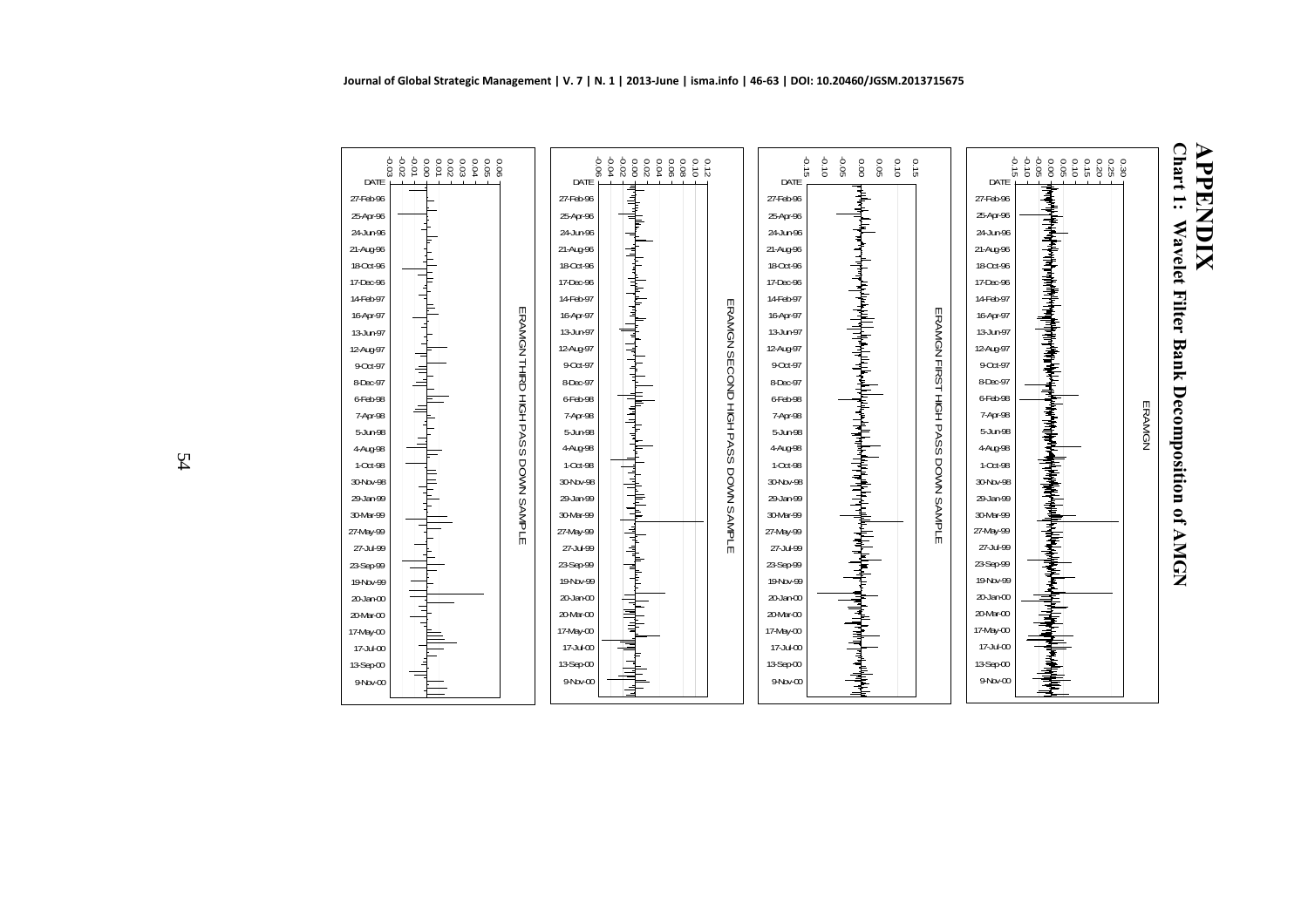



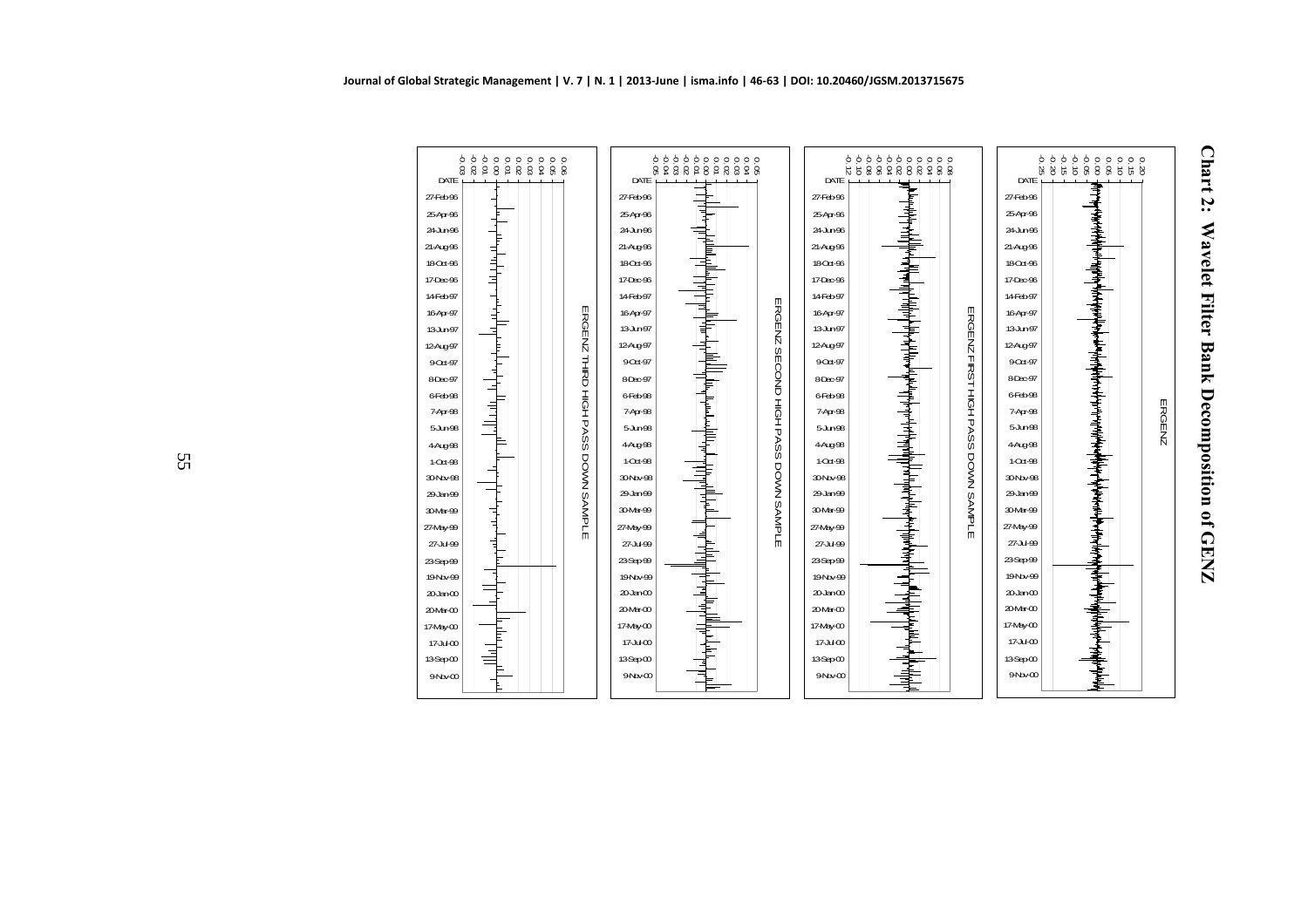

**Chart 3: Wavelet Filter Bank Decomposition of ONCS** Chart 3: Wavelet Filter Bank Decomposition of ONCS

-0.06 -0.04 -0.02 0.00

┑

 $\top$ 

┙ FEI

DATE27-Feb-9625-Apr-9624-Jun-9621-Aug-9618-Oct-9617-Dec-9614-Feb-9716-Apr-9713-Jun-9712-Aug-979-Oct-978-Dec-976-Feb-987-Apr-985-Jun-984-Aug-981-Oct-9830-Nov-9829-Jan-9930-Mar-9927-May-9927-Jul-9923-Sep-9919-Nov-9920-Jan-0020-Mar-0017-May-0017-Jul-0013-Sep-009-Nov-00 0.0<br>0.04<br>0.02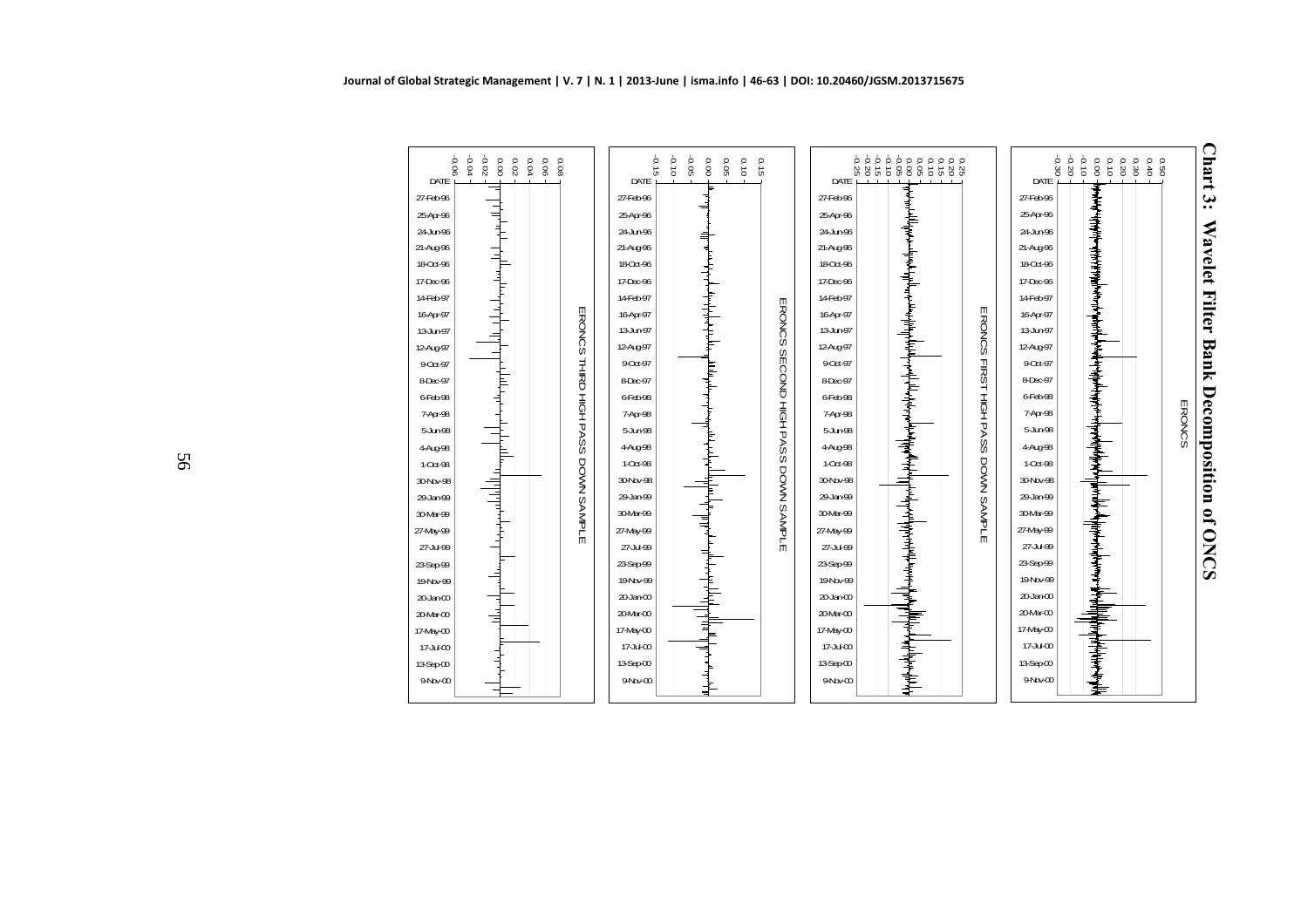



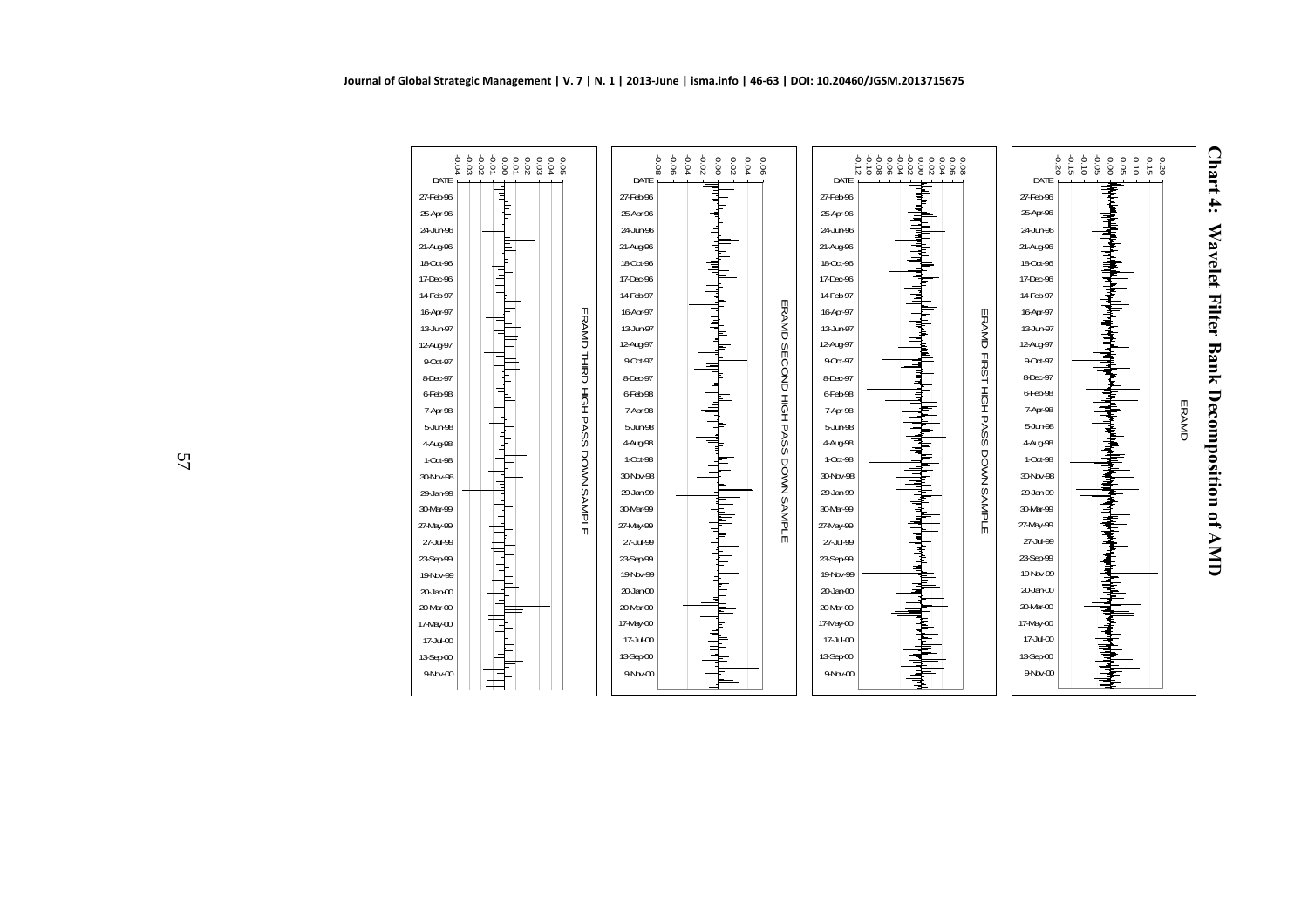



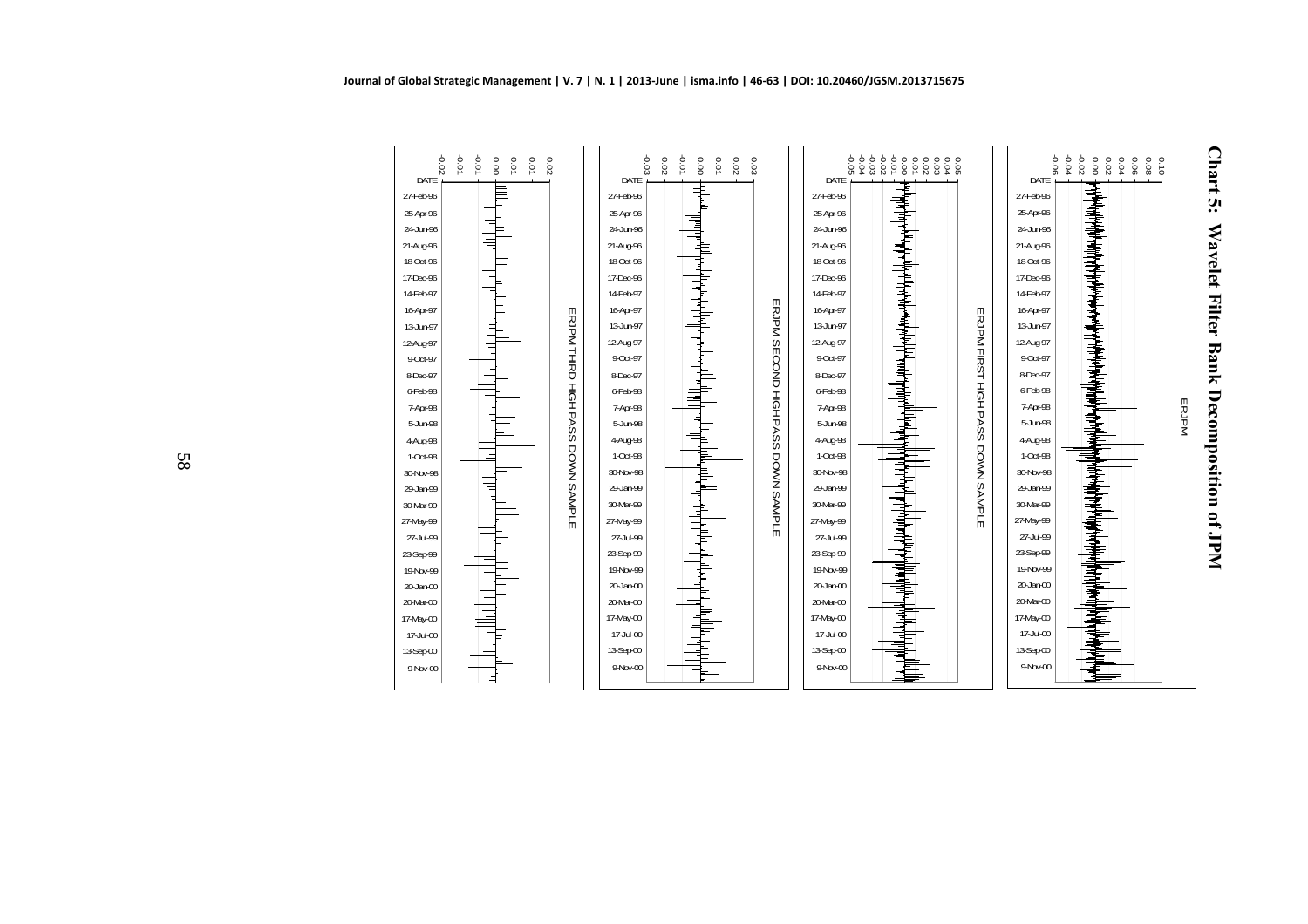

| 计算机<br>27-May-99<br>27-May-99<br>27-Jul-99<br>27-Jul-99<br>23-Sep-99<br>23-Sep-99<br>19-Nov-99<br>19-Nov-99<br>20-Jan-00<br>$20$ -Jan- $00$<br>20-Mar-00<br>20-Mar-00<br>17-May-00<br>17-May-00<br>17-Jul-00<br>17-Jul-00<br>13-Sep-00<br>13-Sep-00<br>9Nov-00<br>9-Nov-00 | ╟╝<br>ել գրավոր համար համար մասնական համար մասնական համար առաջանական համար առաջանական համար առաջանական համար մասնակա<br>ERQCOM SECOND HIGH PASS DOWN SAMPLE<br>]<br> <br> <br>╟╖┡╺┡╙╷╄╝╄ | $-0.15$<br>DATE<br>27-Feb-96<br>25-Apr-96<br>24-Jun-96<br>21-Aug-96<br>18-Oct-96<br>17-Dec-96<br>14-Feb-97<br>16-Apr-97<br>13-Jun-97<br>12-Aug-97<br>9-Oct-97<br>8-Dec-97<br>6-Feb-98<br>7-Apr-98<br>5-Jun-98<br>4-Aug-98<br>$1-Oct-98$<br>30-Nbv-98<br>29-Jan-99 | 0.10<br>90.05<br>$\overline{\text{0.0}}$<br>0.05<br>0.15<br>0.10 | DATE<br>27-Feb-96<br>25-Apr-96<br>24-Jun-96<br>21-Aug-96<br>18-Oct-96<br>17-Dec-96<br>14-Feb-97<br>16-Apr-97<br>13-Jun-97<br>12-Aug-97<br>9-Oct-97<br>8-Dec-97<br>6-Feb-98<br>7-Apr-98<br>5-Jun-98<br>4-Aug-98<br>$1-Oct - 98$<br>30-Nov-98<br>29-Jan-99 | 0 0 0 0 0 0 0 0 0 0 0 0 0<br>8 8 8 9 9 0 0 0 0 0 0 0 0 0<br>8 9 9 0 0 0 0 0 0 0 0 0<br>┪ <del>═</del><br>John Schweizer der Strauben der Strauben |  |
|----------------------------------------------------------------------------------------------------------------------------------------------------------------------------------------------------------------------------------------------------------------------------|------------------------------------------------------------------------------------------------------------------------------------------------------------------------------------------|-------------------------------------------------------------------------------------------------------------------------------------------------------------------------------------------------------------------------------------------------------------------|------------------------------------------------------------------|----------------------------------------------------------------------------------------------------------------------------------------------------------------------------------------------------------------------------------------------------------|---------------------------------------------------------------------------------------------------------------------------------------------------|--|
| ERQCOM FIRST HIGH PASS DOWN SAMPLE<br>ERQCOM<br>والموالي والموالي والمواجه والمناور والمستور والمتحدث<br>30-Mar-99<br>30-Mar-99                                                                                                                                            |                                                                                                                                                                                          |                                                                                                                                                                                                                                                                   |                                                                  |                                                                                                                                                                                                                                                          |                                                                                                                                                   |  |
|                                                                                                                                                                                                                                                                            |                                                                                                                                                                                          |                                                                                                                                                                                                                                                                   |                                                                  |                                                                                                                                                                                                                                                          |                                                                                                                                                   |  |
|                                                                                                                                                                                                                                                                            |                                                                                                                                                                                          |                                                                                                                                                                                                                                                                   |                                                                  |                                                                                                                                                                                                                                                          |                                                                                                                                                   |  |
|                                                                                                                                                                                                                                                                            |                                                                                                                                                                                          |                                                                                                                                                                                                                                                                   |                                                                  |                                                                                                                                                                                                                                                          |                                                                                                                                                   |  |
|                                                                                                                                                                                                                                                                            |                                                                                                                                                                                          |                                                                                                                                                                                                                                                                   |                                                                  |                                                                                                                                                                                                                                                          |                                                                                                                                                   |  |
|                                                                                                                                                                                                                                                                            |                                                                                                                                                                                          |                                                                                                                                                                                                                                                                   |                                                                  |                                                                                                                                                                                                                                                          |                                                                                                                                                   |  |
|                                                                                                                                                                                                                                                                            |                                                                                                                                                                                          |                                                                                                                                                                                                                                                                   |                                                                  |                                                                                                                                                                                                                                                          |                                                                                                                                                   |  |
|                                                                                                                                                                                                                                                                            |                                                                                                                                                                                          |                                                                                                                                                                                                                                                                   |                                                                  |                                                                                                                                                                                                                                                          |                                                                                                                                                   |  |
|                                                                                                                                                                                                                                                                            |                                                                                                                                                                                          |                                                                                                                                                                                                                                                                   |                                                                  |                                                                                                                                                                                                                                                          |                                                                                                                                                   |  |
|                                                                                                                                                                                                                                                                            |                                                                                                                                                                                          |                                                                                                                                                                                                                                                                   |                                                                  |                                                                                                                                                                                                                                                          |                                                                                                                                                   |  |
|                                                                                                                                                                                                                                                                            |                                                                                                                                                                                          |                                                                                                                                                                                                                                                                   |                                                                  |                                                                                                                                                                                                                                                          |                                                                                                                                                   |  |
|                                                                                                                                                                                                                                                                            |                                                                                                                                                                                          |                                                                                                                                                                                                                                                                   |                                                                  |                                                                                                                                                                                                                                                          |                                                                                                                                                   |  |
|                                                                                                                                                                                                                                                                            |                                                                                                                                                                                          |                                                                                                                                                                                                                                                                   |                                                                  |                                                                                                                                                                                                                                                          |                                                                                                                                                   |  |
|                                                                                                                                                                                                                                                                            |                                                                                                                                                                                          |                                                                                                                                                                                                                                                                   |                                                                  |                                                                                                                                                                                                                                                          |                                                                                                                                                   |  |
|                                                                                                                                                                                                                                                                            |                                                                                                                                                                                          |                                                                                                                                                                                                                                                                   |                                                                  |                                                                                                                                                                                                                                                          |                                                                                                                                                   |  |
|                                                                                                                                                                                                                                                                            |                                                                                                                                                                                          |                                                                                                                                                                                                                                                                   |                                                                  |                                                                                                                                                                                                                                                          |                                                                                                                                                   |  |
|                                                                                                                                                                                                                                                                            |                                                                                                                                                                                          |                                                                                                                                                                                                                                                                   |                                                                  |                                                                                                                                                                                                                                                          |                                                                                                                                                   |  |
|                                                                                                                                                                                                                                                                            |                                                                                                                                                                                          |                                                                                                                                                                                                                                                                   |                                                                  |                                                                                                                                                                                                                                                          |                                                                                                                                                   |  |
|                                                                                                                                                                                                                                                                            |                                                                                                                                                                                          |                                                                                                                                                                                                                                                                   |                                                                  |                                                                                                                                                                                                                                                          |                                                                                                                                                   |  |
|                                                                                                                                                                                                                                                                            |                                                                                                                                                                                          |                                                                                                                                                                                                                                                                   |                                                                  |                                                                                                                                                                                                                                                          |                                                                                                                                                   |  |
|                                                                                                                                                                                                                                                                            |                                                                                                                                                                                          |                                                                                                                                                                                                                                                                   |                                                                  |                                                                                                                                                                                                                                                          |                                                                                                                                                   |  |

DATE27-Feb-9625-Apr-9624-Jun-9621-Aug-9618-Oct-9617-Dec-9614-Feb-9716-Apr-9713-Jun-9712-Aug-979-Oct-978-Dec-976-Feb-987-Apr-985-Jun-984-Aug-981-Oct-9830-Nov-9829-Jan-9930-Mar-9927-May-9927-Jul-9923-Sep-9919-Nov-99 20-Jan-00 20-Mar-0017-May-0017-Jul-0013-Sep-009-Nov-00

ERQCOM THIRD HIGH PASS DOWN SAMPLE

ERQCOM THIRD HIGH PASS DOWN SAMPLE

-0.03 -0.02 -0.01 0.00 0.01 0.02 0.03 0.04 0.05 0.06

L

Ակ<sub>րբա</sub>ին մեկ մեր օշվ բաժշտակիցը շարժշտ

 $\mathbb{H}^{1+\frac{1}{1+\alpha}}$ ∣ F

> ┙┙┪┙╵╿╏┪ Г  $\begin{array}{c} \overline{1} \\ \overline{1} \\ \overline{1} \end{array}$

Ŧ

╎┪╌┥╌┥┥

 $\frac{1}{2}$ 片

DATE27-Feb-9625-Apr-9624-Jun-9621-Aug-9618-Oct-9617-Dec-9614-Feb-9716-Apr-9713-Jun-9712-Aug-979-Oct-978-Dec-976-Feb-98 7-Apr-985-Jun-984-Aug-981-Oct-9830-Nov-9829-Jan-9930-Mar-9927-May-9927-Jul-9923-Sep-9919-Nov-9920-Jan-0020-Mar-0017-May-0017-Jul-0013-Sep-009-Nov-00

59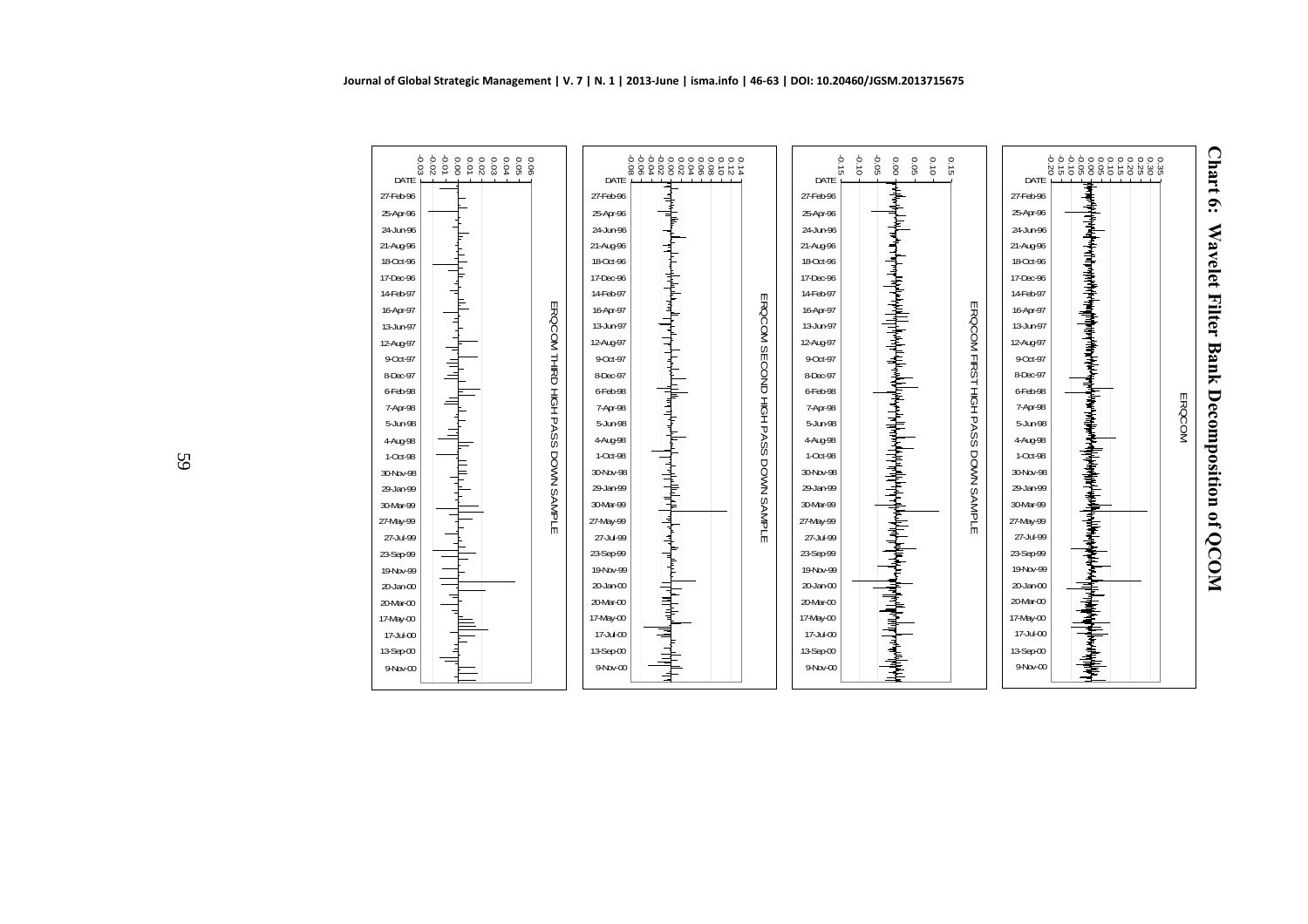



DATE27-Feb-9625-Apr-9624-Jun-9621-Aug-9618-Oct-9617-Dec-9614-Feb-9716-Apr-9713-Jun-9712-Aug-979-Oct-978-Dec-976-Feb-987-Apr-985-Jun-984Ag98 1-Oct-9830-Nov-9829Jan-99 30-Mar-9927-May-9927-Jul-9923-Sep-99 $19Nb/99$  $20$  Jan $-00$ 20-Mar-0017-May-0017-Jul-00 $13$ Sep $\omega$  $9N<sub>2</sub>$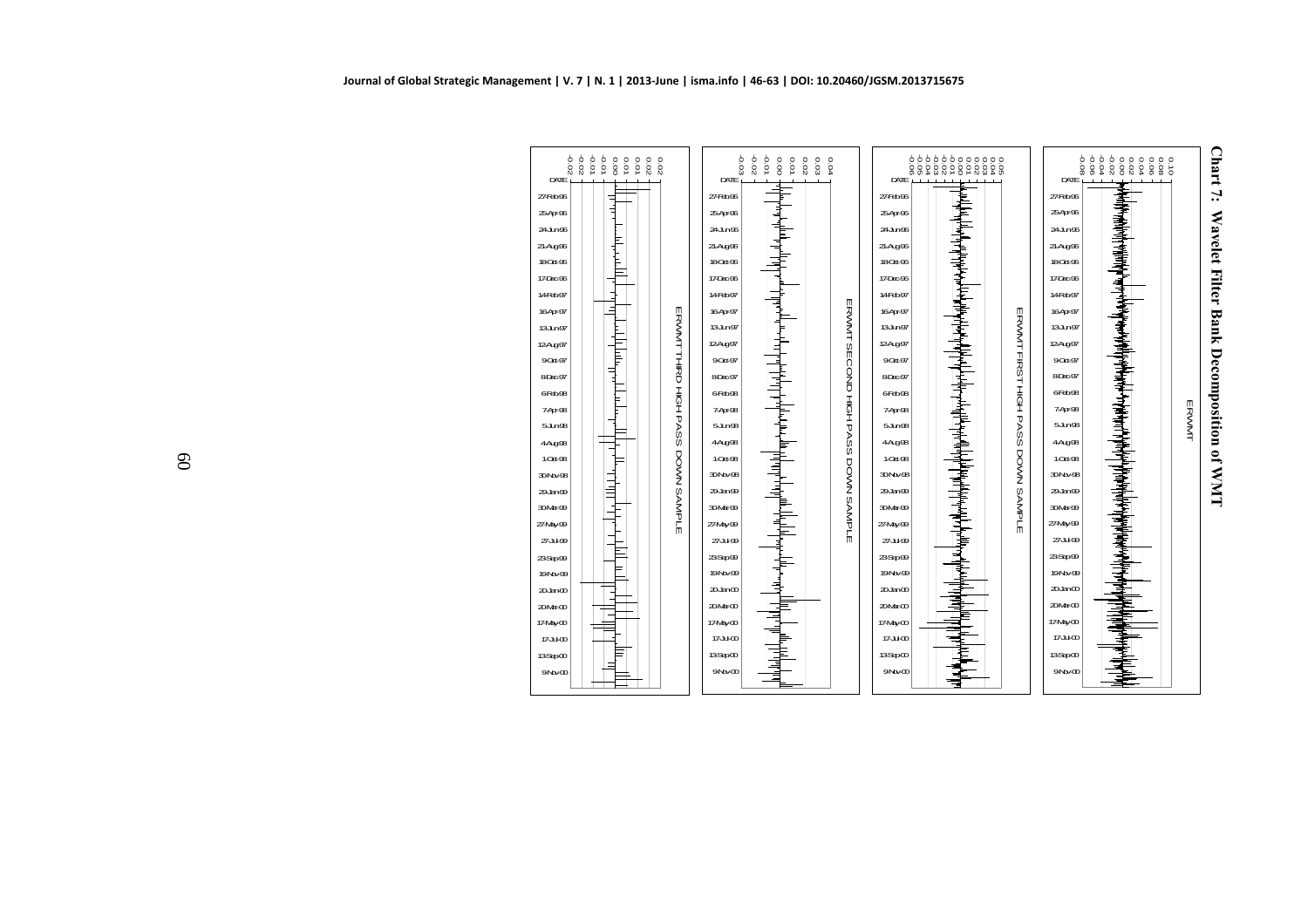



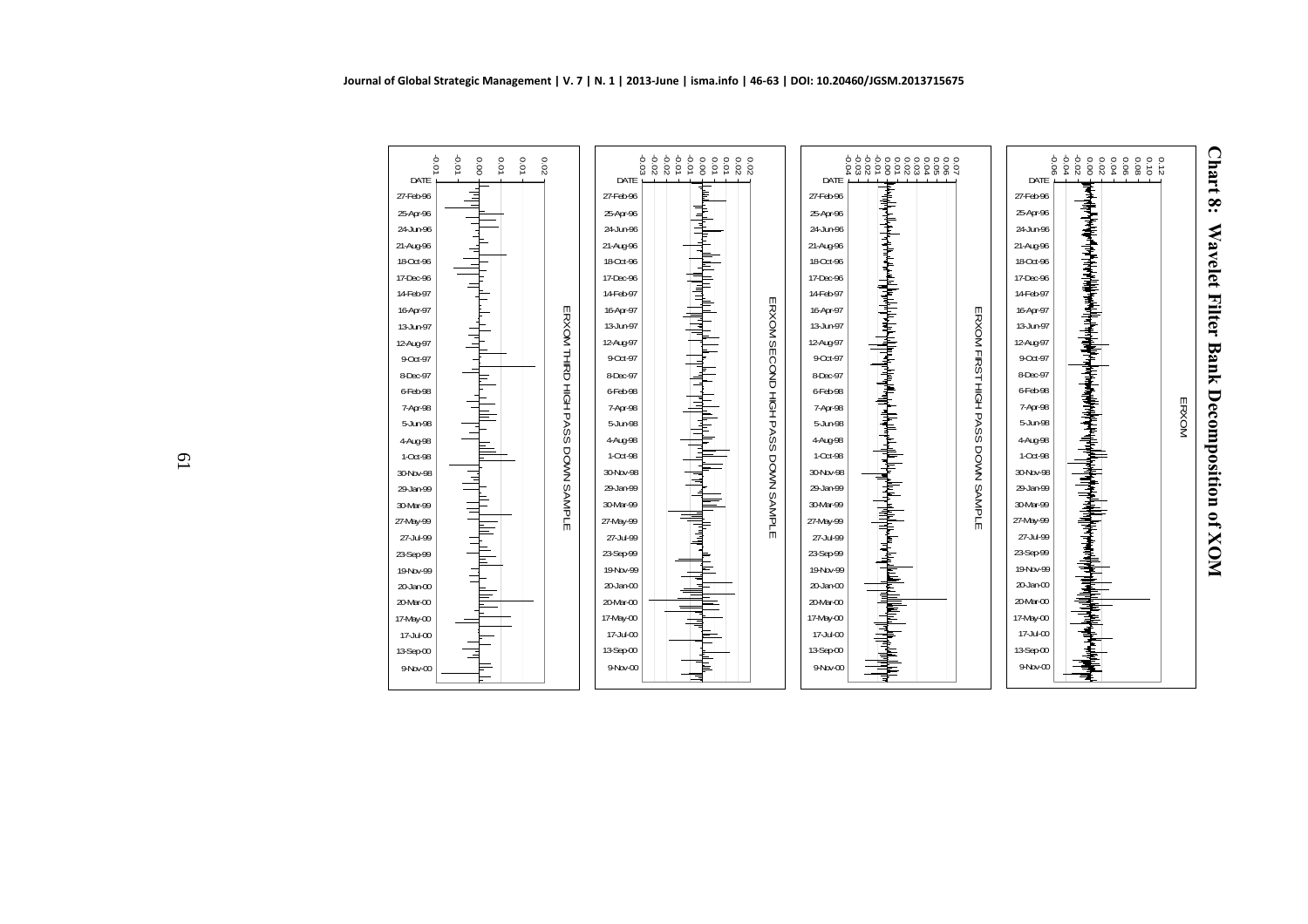## **REFERENCES Journal of Global Strategic Management | V. 7 | N. 1 | 2013-June | isma.info | 46-63 | DOI: 10.20460/JGSM.2013715675**

Ashley, J., 1962, "Stock Prices and Changes in Earnings and Dividends: Some Empirical Results," *Journal of Political Economy*, 82-85.

Ball, R., and P. Brown. 1968, "An Empirical Evaluation of Accounting Income Numbers," *Journal of Accounting Research*, 159-178.

Barker, C., 1956, "Effective Stock Splits," *Harvard Business Review*, 34(1), January-February, 101- 106.

\_\_\_\_\_, 1957, "Stock Splits in a Bull Market," *Harvard Business Review*, 35(3), May-June, 72-79.

\_\_\_\_, 1958, "Evaluation of Stock Dividends," *Harvard Business Review*, 36(4), July-August, 99-114.

Bradley, J. N., C. M. Brislawn, et al. (1993). "The FBI Wavelet/Scale Quantization Standard for Grey-Scale Fingerprint Image Compression." *SPIE Proceedings, Visual Information Process 2.*

Brown, S., and J. Warner, 1980, "Measuring Security Price Performance," *Journal of Financial Economics*, 8, 205-258.

\_\_\_\_, 1985, "Using Daily Stock Returns: The Case of Event Studies," *Journal of Financial Economics*, 14, 3-31.

Campbell, J., Lo, A., and MacKinlay, J., (1997) *Econometrics of Financial Markets*, Princeton University Press.

Dolley, J., 1933, "Characteristics and Procedure of Common Stock Split-Ups," *Harvard Business Review*, 316-326

Donoho, D. L. (1993), "Nonlinear wavelet methods for recovery of signals, densities, and spectra from indirect and noisy data." *American Mathematical Society* **47**: 173-205.

Donoho, D. L. and I. M. Johnstone (1995), "Wavelet Shrinkage: Asymptopia." *Journal of the Royal Statistical Society* **57**(2): 301-369.

Donoho, D. L. and I. M. Johnstone (1998), "Minimax Estimation via Wavelet Shrinkage." *The Annals of Statistics* **26**(3): 879-921.

Fama, E., L. Fisher, M. Jensen, and R. Roll, 1969, "The Adjustment of Stock Prices to New Information," *International Economic Review*, 10, 1-21.

Gabor, D. (1946) "Theory of Communication", *Journal of the Institute of Electrical Engineering*, **93**(3): 429-457.

Graps, A. (1995), "An Introduction to Wavelets." *IEEE Computational Science and Engineering,*  **2**(2).

Howe T., Pope R., 1996,"Outlier Testing: An Alternative Event Study Methodology," *Journal of Economics and Finance*, 20, 77-85

Hubbard, B. B. (1998), The World According to Wavelets, 2<sup>nd</sup> ed. A. K. Peters, Natick, MA.

Meyer, Y. (1993). Wavelets: Algorithms and Applications. Philadelphia, *Society for Industrial and Applied Mathematics.* 

Myers, J., and A. Bakay, 1948, "Influence of Stock Split-Ups on Market Price," *Harvard Business Review*, 251-265.

Norsworthy, J. R., W. Bessler, R. Schuler, I. W. Morgan, R. Gorener and D. Li (2002) "Asset Pricing and (Some Aspects of) Prospect Theory" working paper, Center for Financial Technology, Lally School of Management and Technology, Rensselaer Polytechnic Institute, Troy NY 12180, USA>